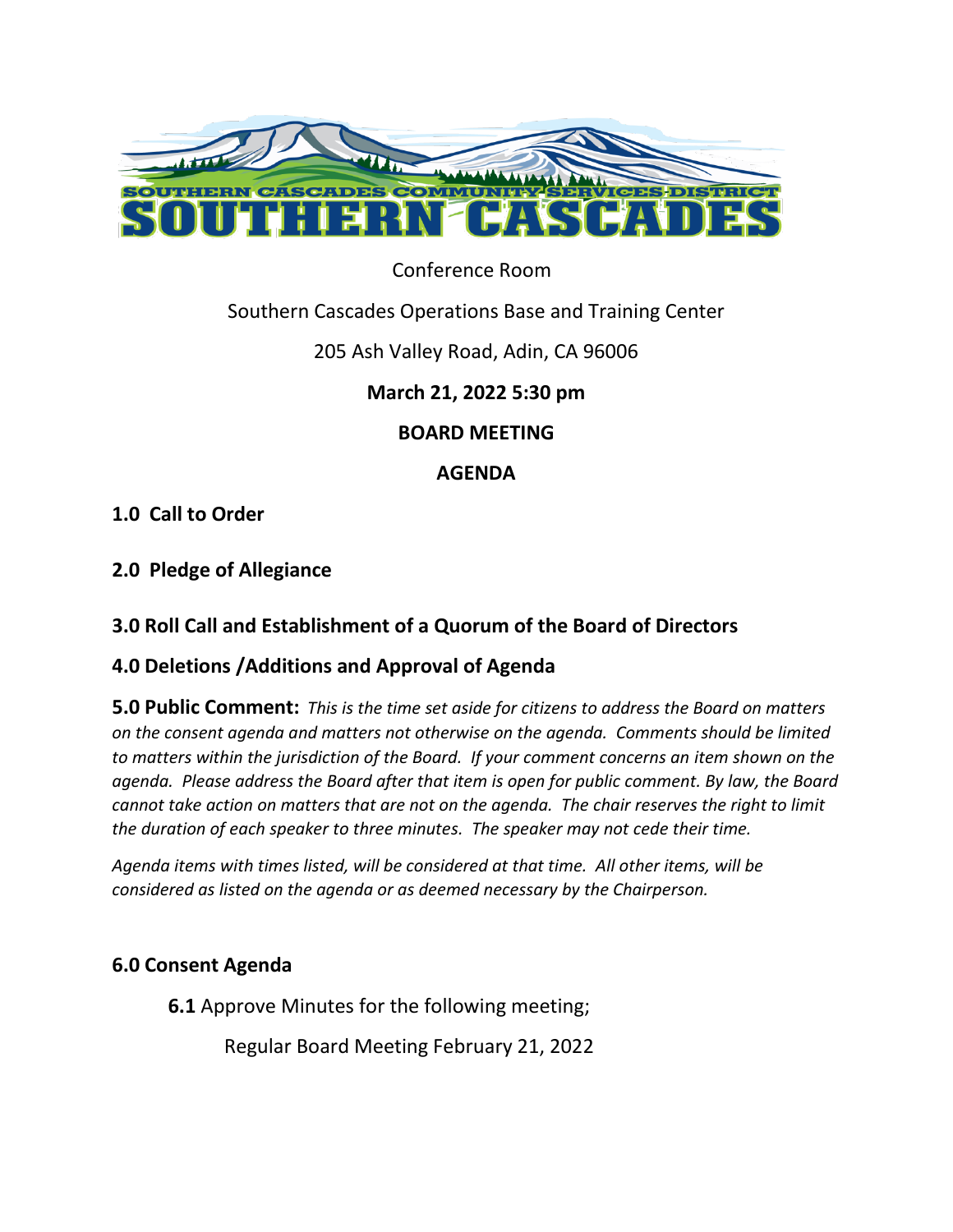**6.2** Delegation of Authority to District General Administrator to Negotiate contract for grant application preparation.

**6.3** Approve revisions to Policy #3520.0 Substance Abuse.

#### **7.0 Information and Discussion:**

**7.1** General Discussion with Counsel regarding Design/Build Construction Contracts.

- **8.0 CFO Report**
- **9.0 Correspondence**
- **10.0 District General Administrator Report**

#### **11.0 Board Reports**

#### **12.0 CLOSED SESSION**

**12.1 Per Government Code 54957, Public Employee Performance Evaluation District General Administrator.**

**12.2 Per Government Code 54956.8, Conference with Real Property Negotiators.**